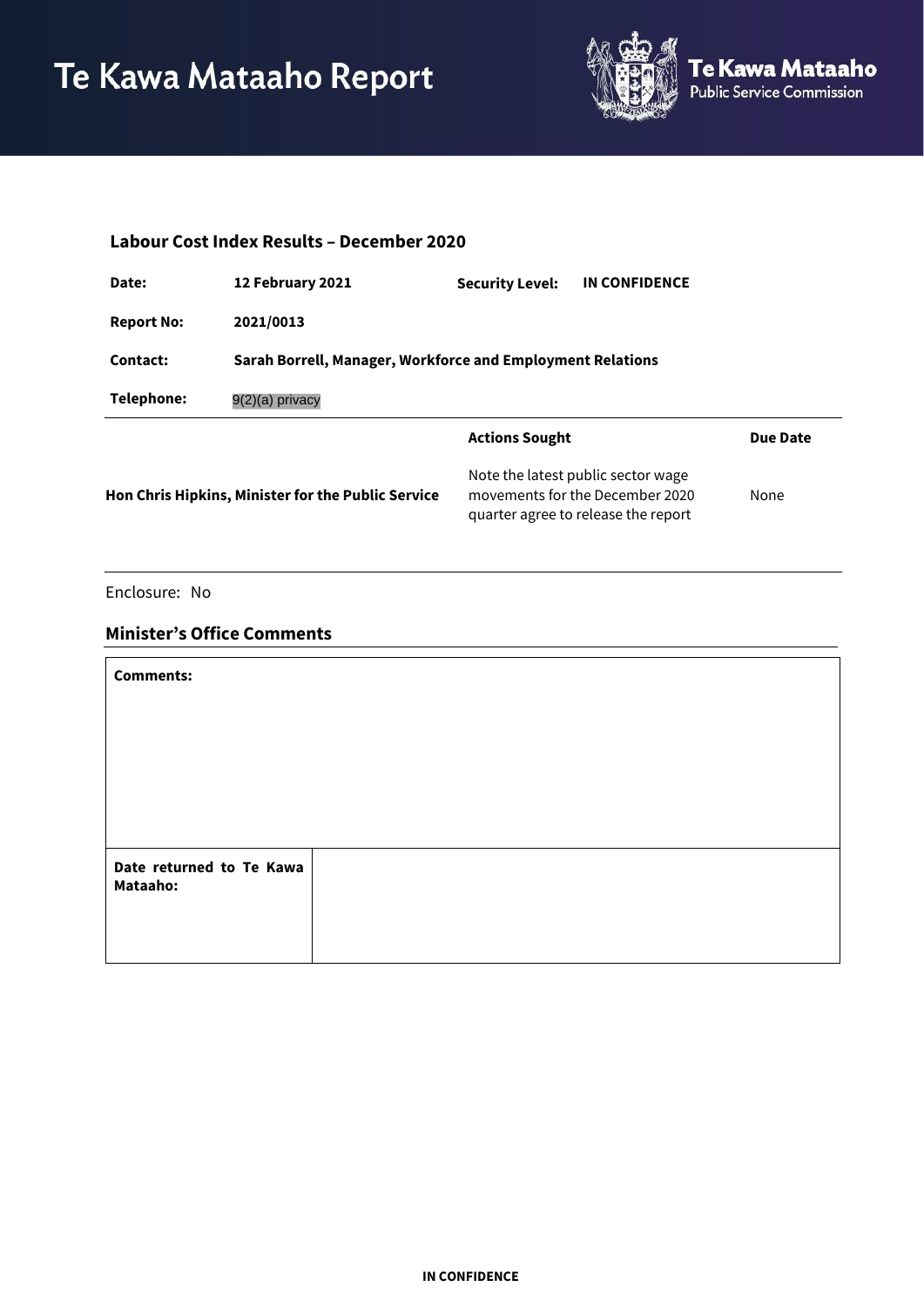# **Executive Summary**

- 1 Each quarter we brief you on the latest wage movements from the Labour Cost Index (LCI) results released by Stats NZ, with a special focus on the public sector. This report summarises LCI data from the December 2020 quarter. The survey period took place mid-November 2020.
- 2 Guidance on pay restraint in the public sector was issued in April 2020 and remains in effect for this quarter. Remuneration increases baked into collective agreements are typically effective from 1 July and show up in the September quarter data. December quarters tend to reflect increases agreed in new settlements and increases for staff on individual agreements.
- 3 It is likely that low quarterly wage increase in the Public Service, and a low proportion of public sector staff receiving wage increases, particularly relative to previous December quarters, represent the first impacts of pay restraint on the index.
- 4 In the Public Service, wage growth fell to 0.3% this quarter (from 1.1% in the September 2020 quarter), and 1.8% for the year to December 2020 (down from 3.0% in the year to September 2020), less than half the 3.7% annual wage growth reported for December 2019.
- 5 Across all sectors, wage growth this quarter was 0.4% (down from 0.6% in September 2020) and 1.6% in the year to December 2020 (down from 1.9% in the year to September 2020). Annual wage growth across all sectors has been falling since the December 2019 quarter, and a recent peak of 2.6%.
- 6 Annual wage growth for the year to December 2020 was 2.0% in the public sector (down from 2.6% in the year to September 2020), and 1.5% in the private sector (down from 1.6% in the year to September 2020). Public sector wage growth was supported by wage growth in Primary and Secondary education.
- 7 Fewer people receive wage increases in the year to December 2020. In the public sector 15% of wage rates increased in the public sector this quarter (57% in the year to December 2020), approximately a third lower than the average December quarter. Overall, 45% of workers received a wage increase in the year to December 2020, the lowest all-sector figure since March 2010.

# **Recommended Action**

We recommend that you:

- a **note** the latest wage movements in the public sector
- b **agree** that Te Kawa Mataaho Public Service Commission (the Commission) release this briefing in full once it has been considered by you. This is to meet the Commissions commitment to proactive release of official information

*Agree/disagree.*

Hon Chris Hipkins **Minister for the Public Service**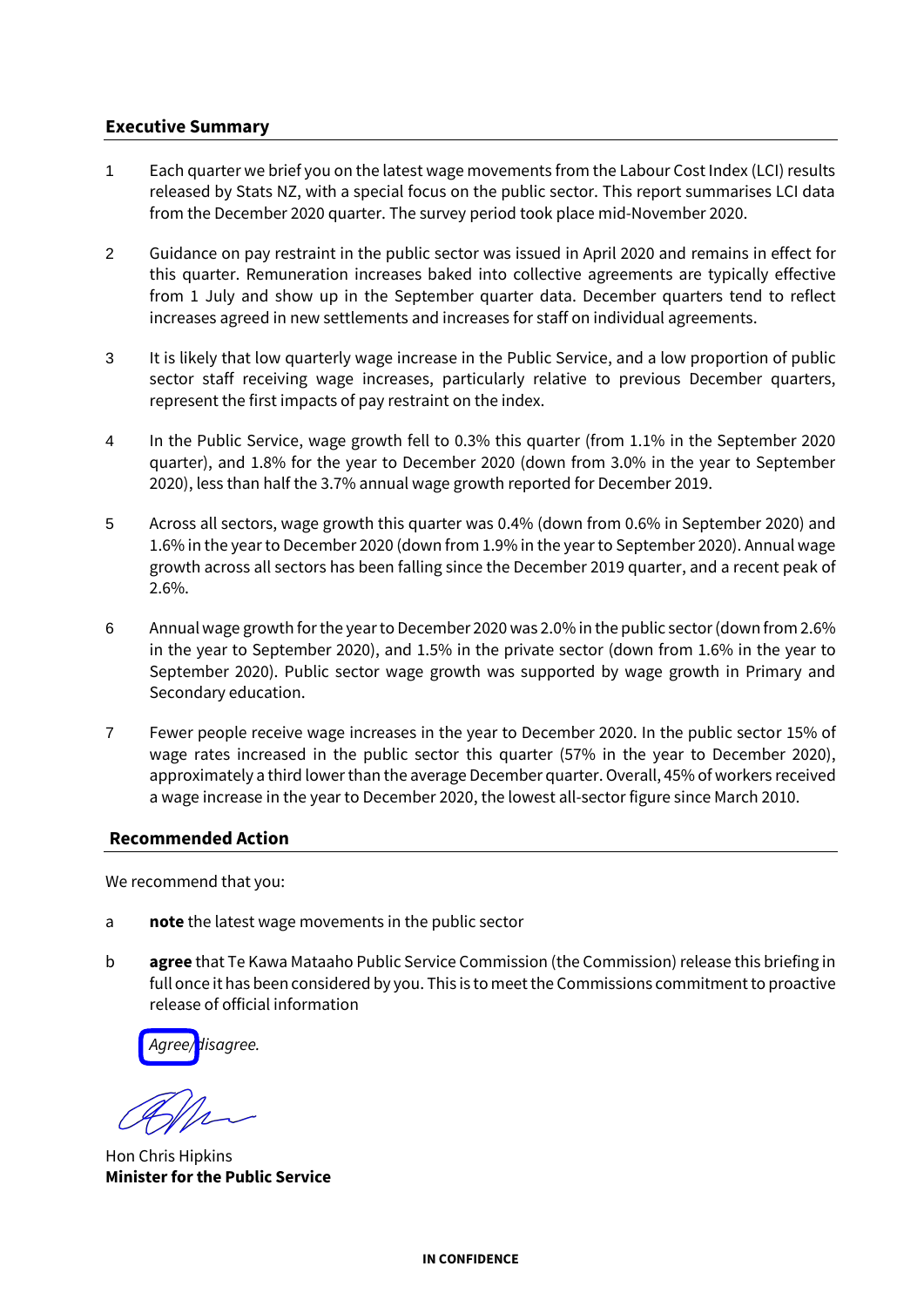# **Te Kawa Mataaho Report: Labour Cost Index (LCI) Results – December 2020 Quarter**

## **Purpose of Report**

- 1 Each quarter we brief you on the latest LCI results, with a special focus on the public sector. The Commission uses the LCI to monitor and oversee wage movements, including bargaining outcomes, in the public sector. The LCI is released quarterly by Stats NZ. It measures changes in salary and wage rates in the labour market, for the same quality and quantity of labour. The Index is "adjusted", changing with changes in the price of labour, holding the volume of labour (quality and quantity) static $^{\rm 1}.$ Unless specified, data in this report is adjusted data.
- 2 Data and insights from this report are also used to ensure our advice to agencies, chief executives, unions, and Ministers is high quality, informed, and timely.

# **Public and private sector annual movement in salary and wage rates**

#### **Public and private sectors**

- 3 This LCI report continues to reflect the state of the labour market following the initial COVID lockdown. Labour cost data was gathered in mid-November during which time all of NZ was at Alert Level 1 and followed the then State Services Commissioner's issuance of guidance on pay restraint in the public sector in April 2020.
- 4 Quarterly change wage rates in the public sector increased 0.3% this quarter, while in the private sector, wage rates increased 0.5% this quarter. The increase for all sectors combined was 0.4%. By comparison wage rates grew 0.9% in the public sector, 0.4% in the private sector, and 0.6% across all sectors in the September 2020 quarter. Quarterly inflation rate as measured by the Consumer Price Index (CPI) increased 0.5% in the December 2020 quarter.
- 5 Annual change in the year to December 2020, the annual wage rate increase was 2.0% for the public sector and 1.5% for the private sector. The overall rate was 1.6% for all sectors. Inflation, as measured by the CPI, remained at 1.4% for the year to December 2020.
- 6 Annual wage growth rates are lowerin the public sector, private sector, and across all sectors combined are all lower in the year to December 2020 than they were in the year to December 2019.
- 7 Figure 1 below compares annual wage movements (including overtime) for the public and private sectors since the March 2006 quarter, and shows wage movements before, during, and after the Global Financial Crisis (GFC) of 2008. The effect of the GFC on wage growth was first seen in the December 2008 quarter.

<sup>1</sup> Stats NZ has previously reported that pay rate changes due to, for example, a reduction in hours worked due to COVID-19, would be excluded from the Index as this represents a change in the volume, not price, of labour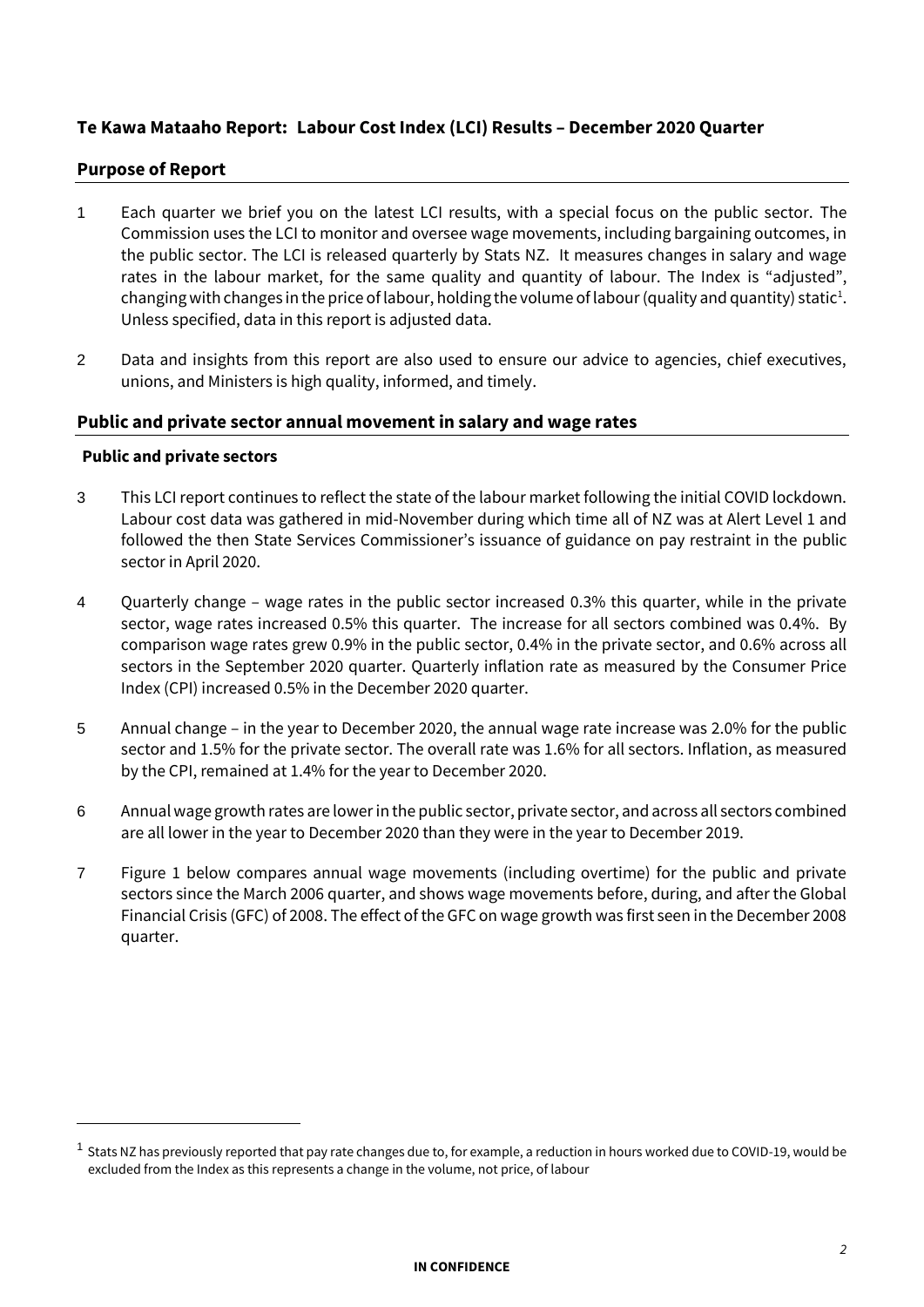#### Figure 1: Public and private sector annual movement in salary and wage rates (percentage change from same quarter of previous year), 2006-2020



Annual change in the cost of labour - Public and Private Sectors

8 It is of interest that there was a sustained decline in wage growth rates following the GFC in the public sector, and a shorter, steeper, decline followed by a period of more moderate rises in the private sector. Wage growth has been trending similarly following the emergence of COVID-19 in New Zealand as it did following the GFC a decade ago. A continuation of this trend would result in both public and private sector wage growth rates fall in March 2021, although we note that wage growth in the private sector is already close to minimum wage growth levels following the GFC.

#### Public sector and public sector sub-groups

- 9 Contributing to wage increases this quarter are increases agreed via collective bargaining. This quarter, increases for approximately 2,300 school principals have taken effect, as well as increases for up to 10,000 Public Service staff from collective agreements settled in 2020.
- Central government wage rates increased 0.3% in this quarter, and 2.3% in the year to December 2020.  $10$ This includes increases in the health sector, education sector, Public Service, and the Other Central Government group (excluding State-owned enterprises).
	- 10.1 Education sector wage increases were 0.7% this quarter, and 3.6% in the year to December 2020. The education sector is the only monitored public sector sub-sector to report an increase in annual wage growth this quarter. This was supported by payments to teacher aides to settle their pay equity claim. Area, secondary, and primary school principals also received increases from their settled collective agreements. Annual wage growth has now remained at or above 3.0% since the December 2019 quarter.
	- 10.2 Health sector wage increases were 0.2% this quarter, and 2.1% in the year to December 2020, down from 0.4% last quarter, and 3.1% in the year to September 2020. This is the lowest quarterly increase in the Health sector since June 2018. We note that the collective agreement for DHB nurses expired in June 2020 and remains in bargaining.
	- 10.3 Public Service wage increases were 0.3% this quarter, and 1.8% in the year to December 2020. This contrasts with quarterly wage growth of 1.1% last quarter and 3.0% in the year to September 2020, and 1.5% quarterly Public Service wage growth in December 2019. This may reflect the impact of pay restraint guidance, and we will continue to monitor for evidence of restraint.

#### **IN CONFIDENCE**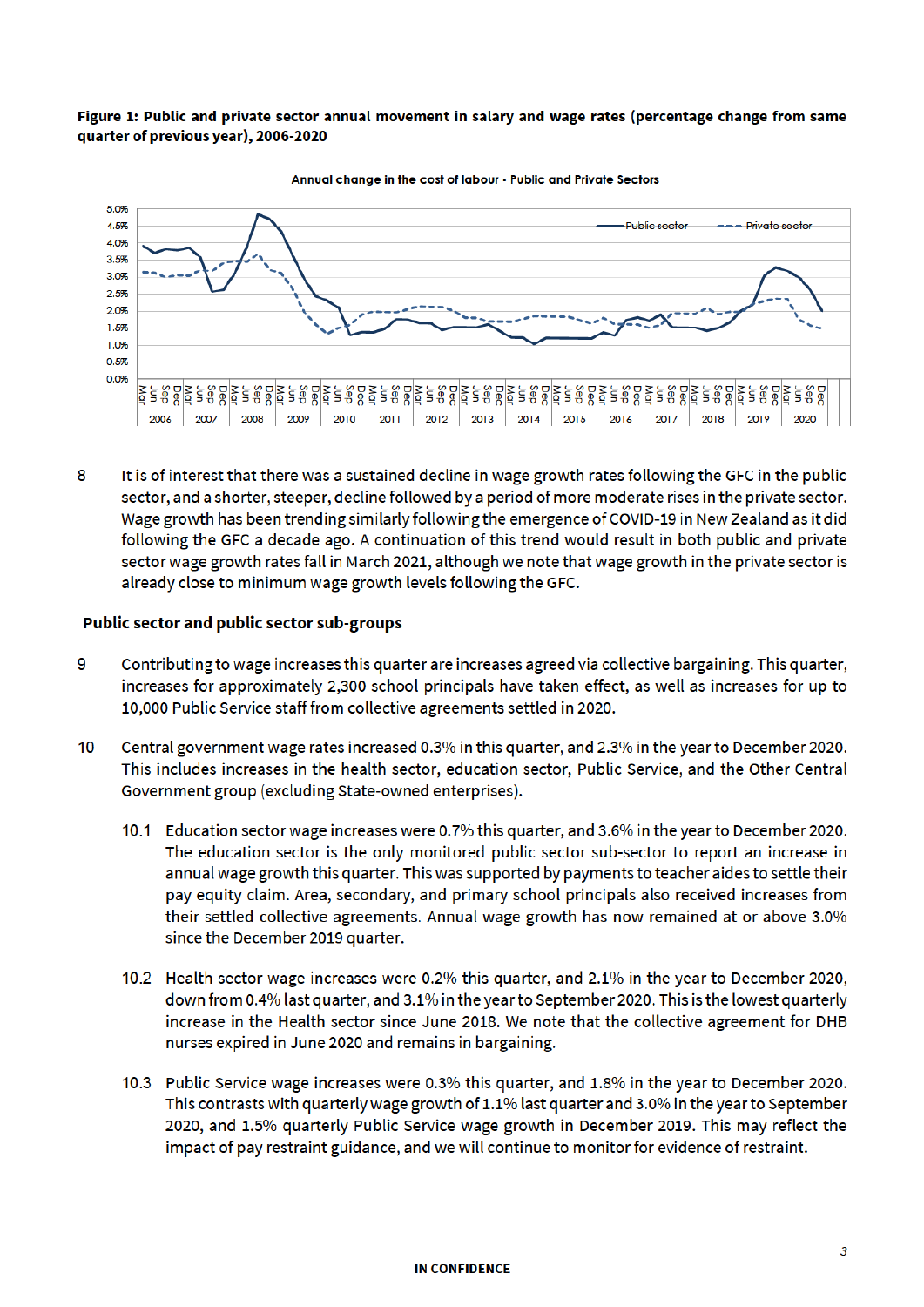- $11$ Other Central Government group wage increases were 0.1% this quarter, and 1.2% in the year to December 2020. This group includes NZ Police, NZ Defence Force, Accident Compensation Corporation, and other crown agents. This is the lowest annual wage growth rate in seven quarters.
- $12<sup>2</sup>$ Local Government wage increases were 0.6% this quarter (up from 0.2% last quarter) and increased 0.9% the year to September 2020 (down from 1.5% in the year to September 2020). We typically see larger wage increases in Local Government in the December quarter, however, annual wage growth of 0.9% represents the lowest increase in annual wage for Local Government since at least June 2002, the start of our records, and follows the third consecutive quarter of quarterly wage growth under 1.0%.

### Labour Cost Index - wage movements by sector and Consumer Price Index

- 13 Inflation, as measured by the CPI, increased 0.5% in the December 2020 quarter, higher than all monitored sectors and subsector groups, except the education sector and local government.
- $14$ Cumulative increases of wage movements in the health sector which had accelerated since the September 2018 quarter have continued to slow this quarter. The cumulative wage growth gap (since 2010) between the health sector and the Public Service has fallen to 2.9 percentage points this quarter, from a high of 3.8 percentage points two quarters ago.
- 15 Education sector wage growth has accelerated in the last year and continues to do so this quarter. Cumulative wage growth (since 2010) in the public sector is now just 0.2 percentage points above cumulative wage growth in the education sector, the smallest such gap since early 2013.
- 16 Figure 2 below shows the long-term trend in wage movements of selected sectors since March 2010 on a cumulative basis.



#### Figure 2: Labour Cost Index - Wage Movements by Sector and CPI (cumulative % change since March 2010)